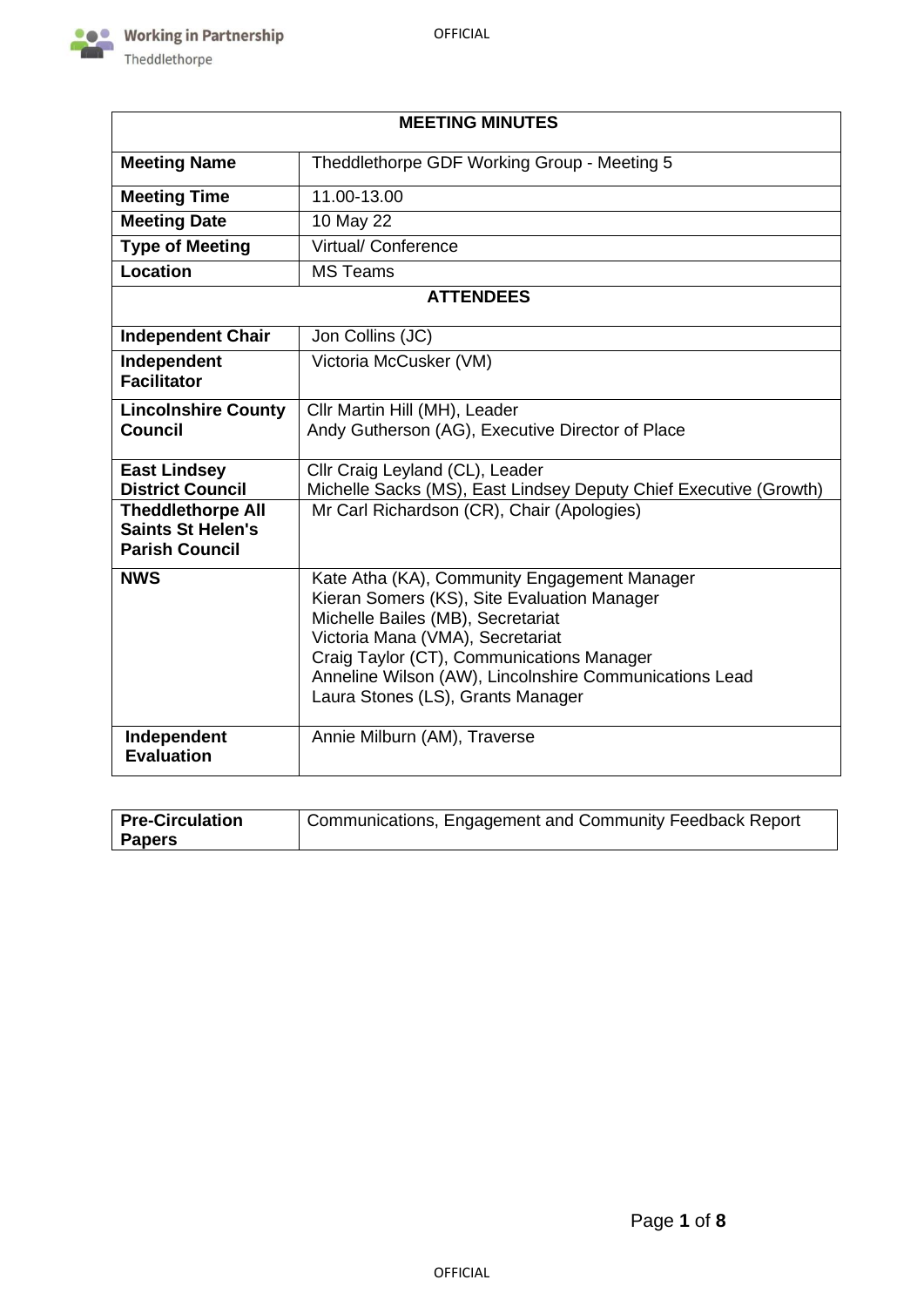

| Item         | <b>Discussion</b>                                       | <b>Notes</b>                                                                                                                                                                                                     | <b>Actions</b>                                                                                   | Lead                         | <b>Target</b><br><b>Completion</b><br><b>Date</b> |
|--------------|---------------------------------------------------------|------------------------------------------------------------------------------------------------------------------------------------------------------------------------------------------------------------------|--------------------------------------------------------------------------------------------------|------------------------------|---------------------------------------------------|
| $\mathbf 1$  | Introductions<br>All attendees<br>introduced themselves |                                                                                                                                                                                                                  |                                                                                                  | Chair/K<br>Α                 | Completed                                         |
| $\mathbf{2}$ | 2.1 Conflict of<br>Interest<br>Declarations             | None Declared                                                                                                                                                                                                    |                                                                                                  | Chair/K<br>A                 | Completed                                         |
| 3            | 3.1 LCC, ELDC<br>& TPC opening<br>remarks               | There were no opening<br>remarks                                                                                                                                                                                 |                                                                                                  | LCC,<br><b>ELDC</b><br>& TPC | Completed                                         |
| 4            | Workstream 1:<br>Engagement<br>and Comms<br>update      | Working towards<br>launch of Community<br>Partnership (CP).<br>Lots of comms material<br>being compiled for<br>launch week - new<br>website in production,<br>event planning,<br>newsletters                     |                                                                                                  | AW                           | 27 June 22                                        |
|              |                                                         | Harbour Energy have<br>plans for the<br>Theddlethorpe site                                                                                                                                                       | Meeting with comms<br>team needed to gain<br>clarity of their<br>proposals                       | KA                           | End of June 22                                    |
|              | 4.2 Comms and<br>Engagement<br>Report                   | Positive comments<br>about this report noted.<br><b>Thanks to Sharon</b><br>Darley for producing a<br>very accessible report                                                                                     |                                                                                                  | <b>KA</b>                    | Completed                                         |
|              | 4.3 CP launch<br>plan and role of<br><b>TWG</b> members | Proposed launch date<br>of potential CP could<br>be 27 June - week of<br>events to be planned.<br>Branded bus to tour<br>locally, for example.<br>MH confirmed his<br>availability for the<br>morning of 27 June | LCC and ELDC to<br>confirm their<br>availability to AW for<br>27 June and to<br>dovetail timings | AW                           | End of May 22                                     |
|              |                                                         | Discussion around<br>signing of CP<br>agreement and<br>organisation of<br>photography for this                                                                                                                   |                                                                                                  |                              |                                                   |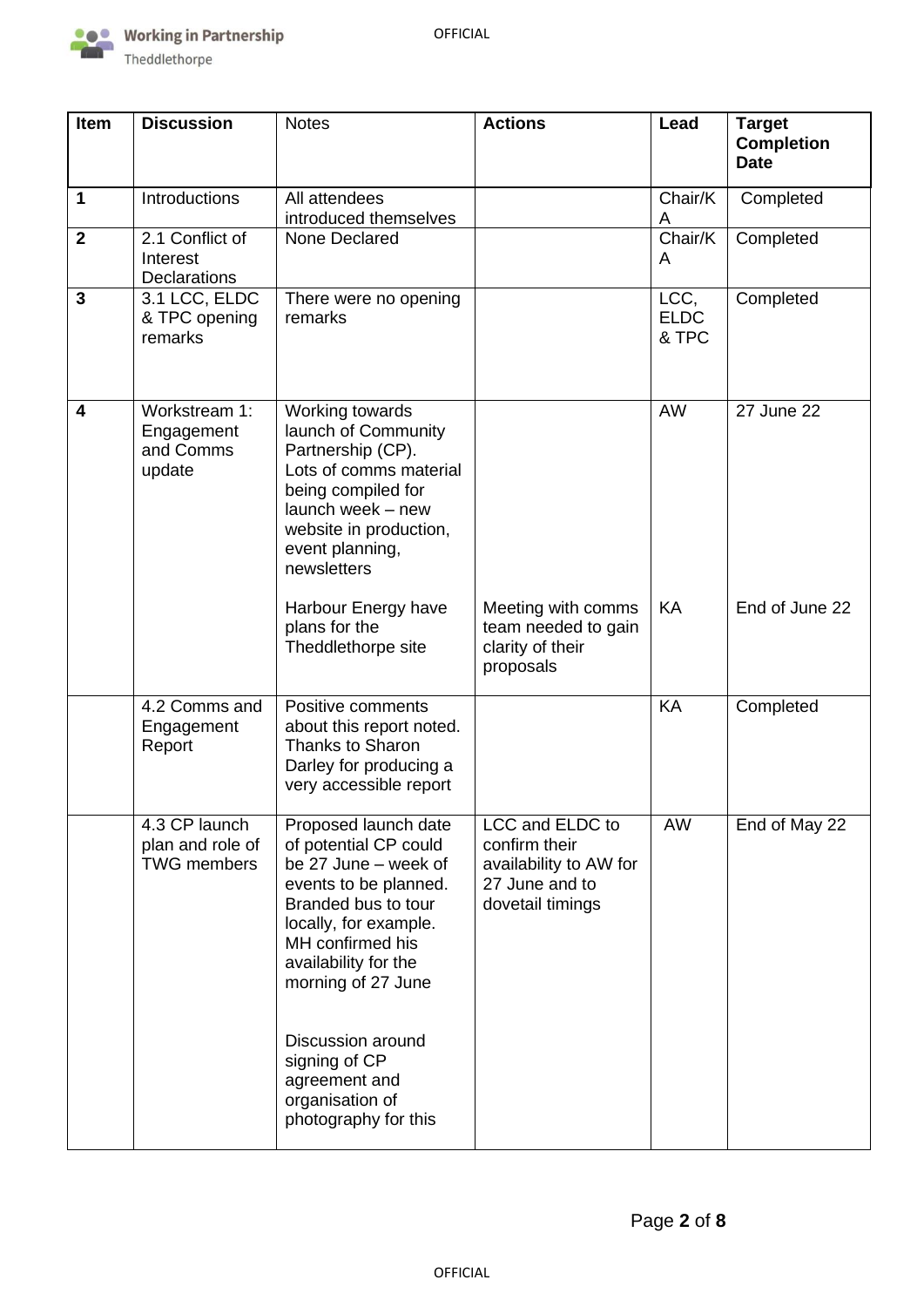

| Item | <b>Discussion</b>                                                | <b>Notes</b>                                                                                                                                                                                                                                                                                           | <b>Actions</b>                                                                                              | Lead            | <b>Target</b><br><b>Completion</b><br><b>Date</b> |
|------|------------------------------------------------------------------|--------------------------------------------------------------------------------------------------------------------------------------------------------------------------------------------------------------------------------------------------------------------------------------------------------|-------------------------------------------------------------------------------------------------------------|-----------------|---------------------------------------------------|
| 5    | Workstream 2:<br>Search Area<br><b>Site Evaluation</b><br>Update | KS provided outline of<br>continued plan for site<br>evaluation. Upcoming<br>meetings with office for<br>nuclear regulation,<br>environment agency (re<br>flood risks)<br>Transport option<br>studies - Network Rail<br>study underway. Data<br>gathering on marine<br>and road options to<br>continue |                                                                                                             | <b>KS</b><br>KS | Aug/Sep 22                                        |
|      |                                                                  | AG observed that there<br>must be alignment with<br>LCC regarding<br>feedback for the<br>programme of works,<br>especially regarding<br>transport provision                                                                                                                                            | KS to develop initial<br>programme                                                                          |                 | 10 June 22                                        |
| 6    | 6.1 Workstream<br>3: Preparing for<br>CP - update                | <b>Discussion completed</b><br>about the role of interim<br>chair. Agreed that JC<br>will take up role whilst<br>permanent chair<br>appointed                                                                                                                                                          | Approved                                                                                                    | KA              | Completed                                         |
|      | 6.2                                                              | Decision to adopt<br>recommendations for<br>CP structure and<br>membership<br>recruitment, as<br>discussed at previous<br>meetings and in light of<br>comments received /<br>feedback confirmed                                                                                                        | Decision to adopt<br>recommendations<br>for CP structure and<br>membership<br>approved with noted<br>amends | KA              | Completed                                         |
|      | 6.3                                                              | CPA documents to be<br>finalised and shared                                                                                                                                                                                                                                                            | Group members to<br>approve documents<br>upon receipt                                                       | KA              | 31 May 22                                         |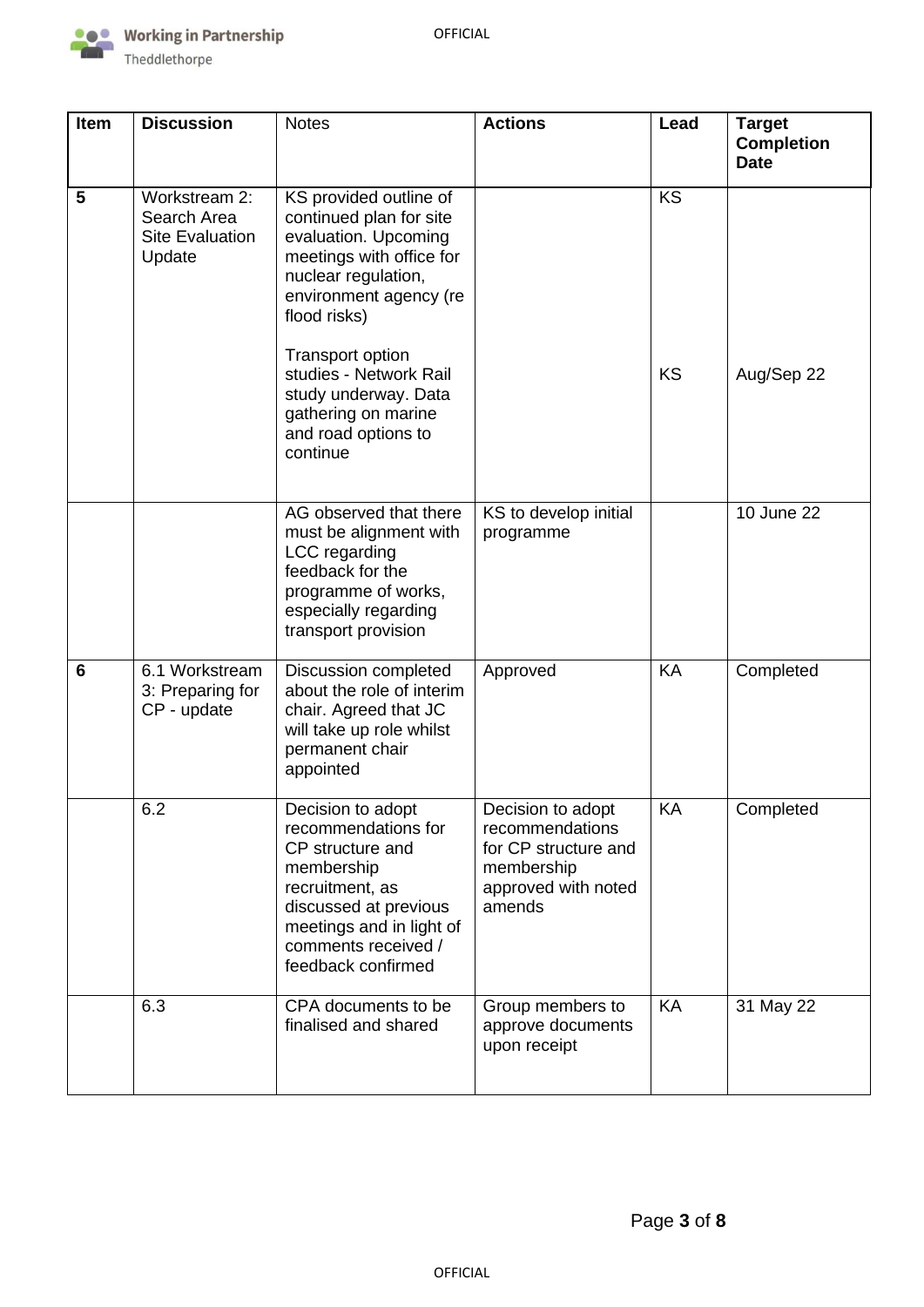

| <b>Item</b> | <b>Discussion</b> | <b>Notes</b>                                                                                                                                                                                                                                                                                                                                               | <b>Actions</b>                                                                                                                                                         | Lead      | <b>Target</b><br><b>Completion</b><br><b>Date</b> |
|-------------|-------------------|------------------------------------------------------------------------------------------------------------------------------------------------------------------------------------------------------------------------------------------------------------------------------------------------------------------------------------------------------------|------------------------------------------------------------------------------------------------------------------------------------------------------------------------|-----------|---------------------------------------------------|
|             |                   | Recruitment pack for<br>CP applications to be<br>sent out to WG<br>members. Provisional<br>dates for possible<br>interviews to be<br>identified                                                                                                                                                                                                            | Panel members to<br>be contacted about<br>interview dates                                                                                                              | <b>KA</b> | Ongoing                                           |
|             | 6.4               | Programme of Activity<br>update - a proposed<br>schedule of work for<br>the first six months of<br>the CP being<br>developed                                                                                                                                                                                                                               | NWS to share a<br>summary of<br>objectives and final<br>reports with TWG<br>members prior to<br>WG meeting 6                                                           | KA        | 10 June 22                                        |
|             |                   |                                                                                                                                                                                                                                                                                                                                                            | Termination of the<br>WG will need to be<br>agreed by TWG<br>members                                                                                                   | KA        | 10 June 22                                        |
|             | 6.5               | CIF ToR and<br><b>Community Investment</b><br>Panel discussion -<br>several issues and<br>concerns were raised<br>which require further<br>debate                                                                                                                                                                                                          | A workshop to be<br>arranged with the<br>funding team to<br>provide opportunity<br>for greater<br>discussion - update<br>by next meeting.<br>Dates to be<br>identified | LS        | 10 June 22                                        |
|             | 6.6               | CP formation - next<br>steps<br>Key focus is the<br>agreement on the final<br>tasks for the CP<br>formation and launch<br>(to include completion<br>of WG objectives and<br>how to action the<br>signing of the CP). It<br>was discussed whether<br>the CP agreement will<br>need signing prior to 27<br>June or on 27 June as<br>the official launch date | KA to discuss with<br><b>TWG</b> members                                                                                                                               | KA        | <b>By 10 June 22</b>                              |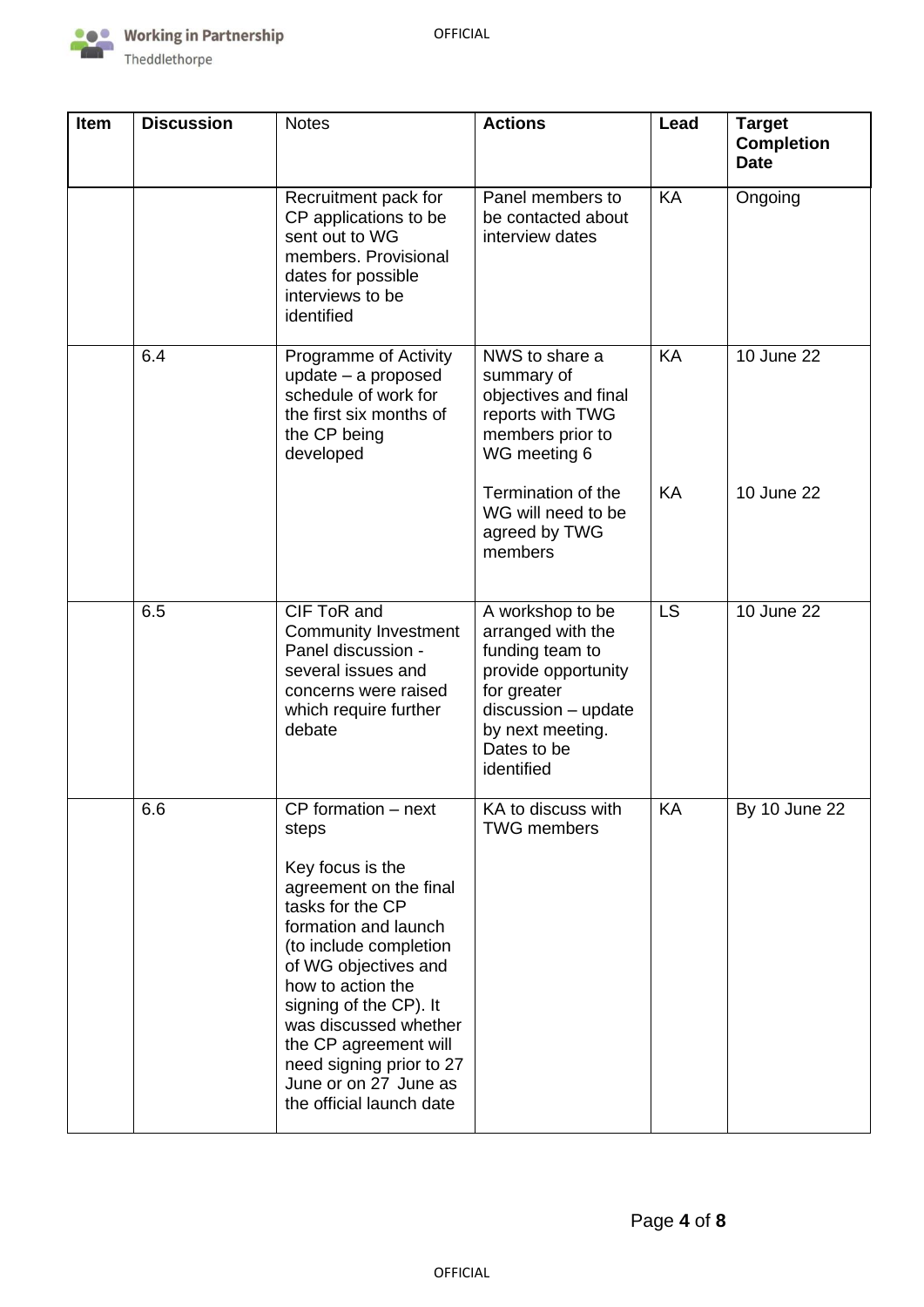

| <b>Item</b>    | <b>Discussion</b>       | <b>Notes</b>                                                                                                                                       | <b>Actions</b>                                                                                                        | Lead | Target<br><b>Completion</b><br><b>Date</b> |
|----------------|-------------------------|----------------------------------------------------------------------------------------------------------------------------------------------------|-----------------------------------------------------------------------------------------------------------------------|------|--------------------------------------------|
|                | 6.7                     | KA requested that all<br>key milestones and<br>requirements for launch<br>need to be well<br>understood by WG. All<br>agreed                       | KA to compile a<br>document that sets<br>out key activities to<br>clarify timescales<br>and required<br>documentation | KA   | 10 June 22                                 |
| $\overline{7}$ | <b>AOB</b>              | AG mentioned that<br>Nuleaf have written to<br><b>Business Energy and</b><br>Infrastructure regarding<br>their intended priorities<br>for the site | For members to note                                                                                                   | All  |                                            |
| 8              | Date of next<br>meeting | 10 June 22<br>$15.00 - 17.00$                                                                                                                      |                                                                                                                       |      |                                            |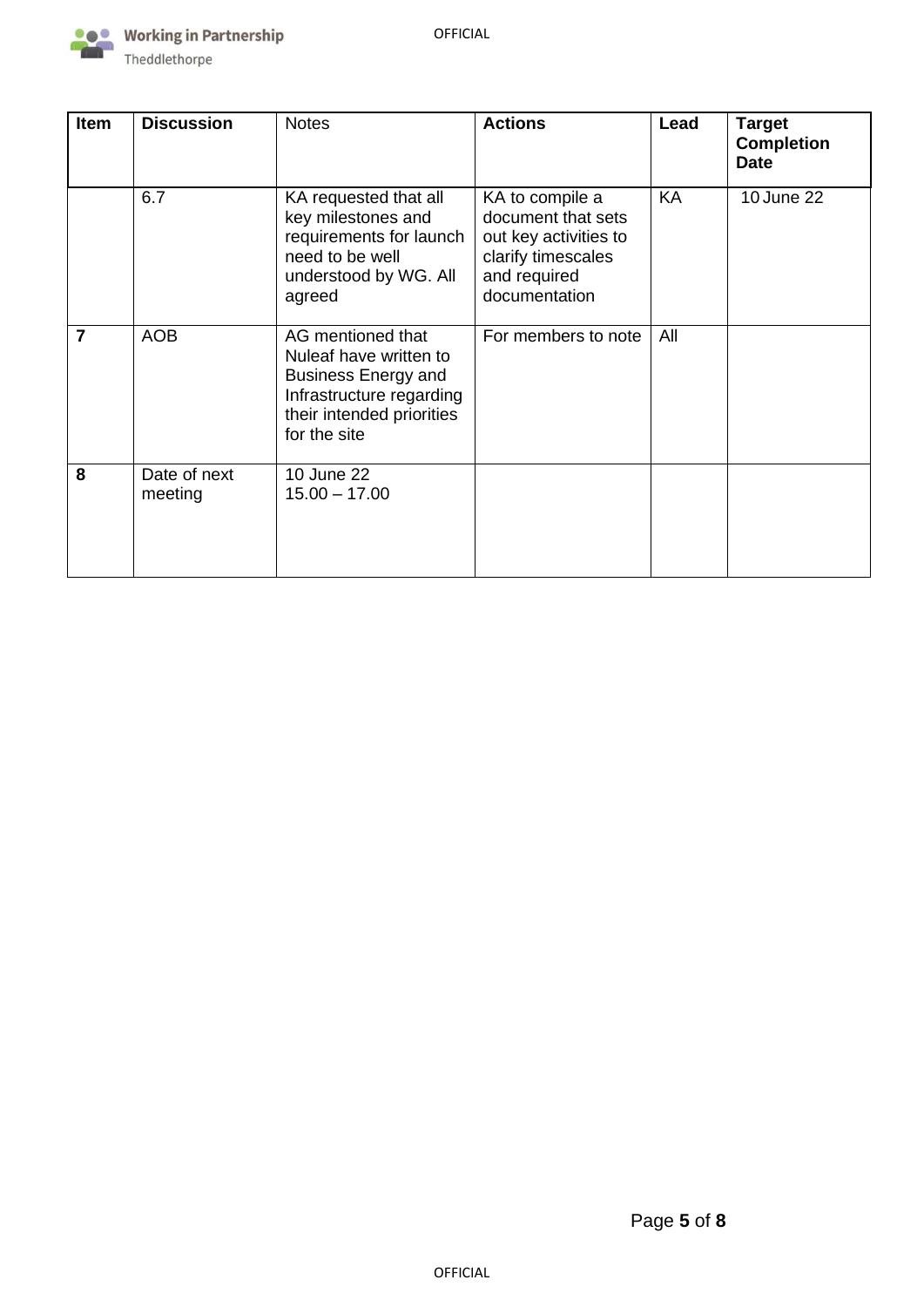

|                         | <b>Feedback</b>                                                                                                                                               | <b>Suggested TWG Response</b>                                                                                                                                                                                  | <b>Suggested Action</b>                                                                   |
|-------------------------|---------------------------------------------------------------------------------------------------------------------------------------------------------------|----------------------------------------------------------------------------------------------------------------------------------------------------------------------------------------------------------------|-------------------------------------------------------------------------------------------|
| 1                       | <b>Community Partnership</b><br>(CP) membership is too<br>restrictive in terms of<br>number and type                                                          | Guidance states that CP should<br>have 12 -15 members<br>The sector fora that this model<br>suggests will open up involvement to<br>a wider group of people and<br>organisations                               | Sector fora to be<br>adopted                                                              |
| $\overline{2}$          | The selection panel needs<br>someone with local<br>knowledge and who<br>understands the local<br>residents of the Search<br>Area                              | We agree, although the WG notes<br>that some objectivity needed                                                                                                                                                | TWG will try and identify<br>someone local and<br>independent to<br>undertake this role   |
| 3                       | The CP needs truly local<br>people                                                                                                                            | We agree. The definition we will<br>apply is that potential members must<br>currently live or work in the Search<br>Area and have done so continuously<br>for a period of at least 12 months                   | Our live or work<br>definition supports this                                              |
| $\overline{\mathbf{4}}$ | No business and private<br>sector and voluntary<br>organisation cohorts of the<br>CP will contain one or<br>more Cllr members                                 | We think it should be more stringent<br>than this with no Cllrs sitting in the<br>other sectors of the CP                                                                                                      | Selection criteria will be<br>amended                                                     |
| 5                       | No business and private<br>sector and voluntary<br>organisations cohorts of<br>the CP will contain one or<br>more members that are<br>related to Cllr members | We think that a definition (for<br>example married to, or a child of, a<br>council member) will be helpful in<br>supporting this and that applicants to<br>the CP must make a declaration                      | Adopt into recruitment<br>process with further<br>expansion<br>KA to develop this further |
| 6                       | All members must live and<br>work in the Search Area                                                                                                          | No, we don't agree that members<br>must live and work in the Search<br>Area: we think it's fair and<br>reasonable that potential members<br>can live or work in the Search Area<br>according to our definition | None required                                                                             |
| $\overline{7}$          | The Community<br>Partnership is not impartial                                                                                                                 | The Working Group is setting up a<br>CP in accordance with policy                                                                                                                                              | None required                                                                             |
| 8                       | GDF team involved in<br>selecting CP members                                                                                                                  | The selection of CP members<br>follows policy as set out in the<br><b>Working with Communities</b><br>document                                                                                                 | None required                                                                             |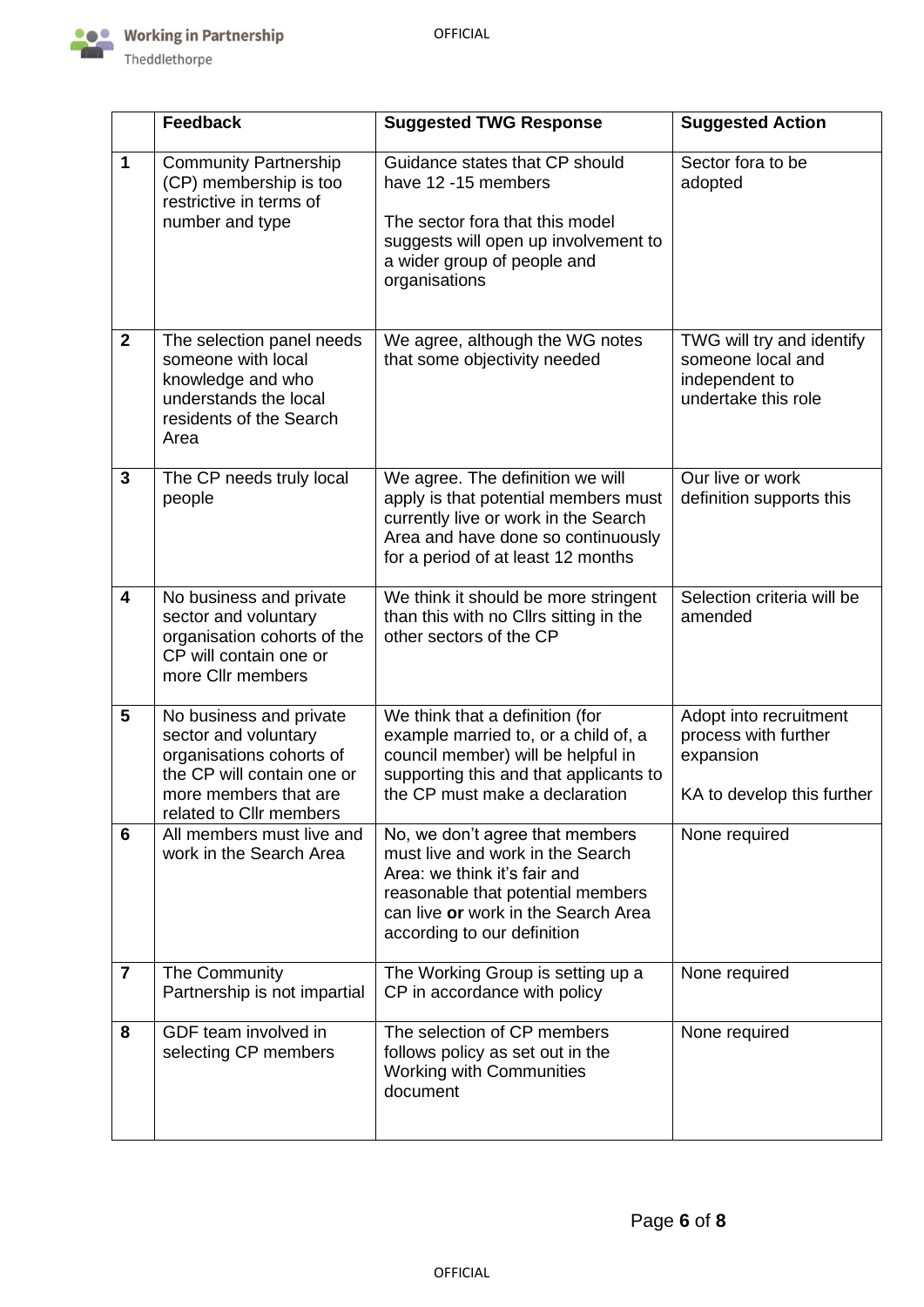

| 9  | Ward Clirs should be the<br>representatives for LCC<br>and EDLC                                                                                                                       | It is for LCC and ELDC to decide for<br>themselves who will be their<br>representative on the CP. This can<br>be any councillor as both authorities<br>provide services to the search area<br>and all councillors can scrutinise and<br>vote on any issue relevant to the<br>area. It is therefore for the<br>councillors on those councils to<br>decide whether or not that<br>representative should be the local<br>councillor | None required                       |
|----|---------------------------------------------------------------------------------------------------------------------------------------------------------------------------------------|----------------------------------------------------------------------------------------------------------------------------------------------------------------------------------------------------------------------------------------------------------------------------------------------------------------------------------------------------------------------------------------------------------------------------------|-------------------------------------|
| 10 | All members must work or<br>live within the Search Area                                                                                                                               | Agree, subject to our live or work<br>definition                                                                                                                                                                                                                                                                                                                                                                                 | None required                       |
| 11 | Representatives of any<br>business or voluntary<br>organisation active within<br>the Search Area must live<br>and work within the<br>Search Area                                      | Don't agree. Our live or work<br>definition does not allow for this                                                                                                                                                                                                                                                                                                                                                              | None required                       |
| 12 | No person or organisation<br>who are members of the<br>CP can directly or<br>indirectly be in receipt of<br>any grant or money arising<br>from the set up or the<br>running of the CP | We don't think this is workable. All<br>CP members however will be<br>required to declare any such<br>interests and to absent themselves<br>from any decision where they have<br>an interest. This is similar approach<br>to that taken by local authorities and<br>is detailed in the Community<br>Partnership Agreement that all CP<br>members have to sign upon joining<br>the community partnership                          | None required                       |
| 13 | Clear rules need to be in<br>place about how members<br>of the CP who represent a<br>broader constituency (i.e.<br>Parish Councils) act on<br>their behalf                            | Everyone is appointed as an<br>individual to the CP and expected to<br>take due regard of the views and<br>opinions of local people,<br>organisations and businesses                                                                                                                                                                                                                                                             | None required                       |
| 14 | Any vote or decision made<br>by the CP should be made<br>public, with the result and<br>the position taken by each<br>member also being made<br>public                                | It is anticipated that decisions will be<br>based on consensus and not a vote<br>and where a vote is required, it is<br>reasonable that a summary of the<br>decision (for and against) is<br>recorded subject to policy and<br>legislation. We will not be recording<br>the decision of each member                                                                                                                              | Summary decisions to be<br>recorded |